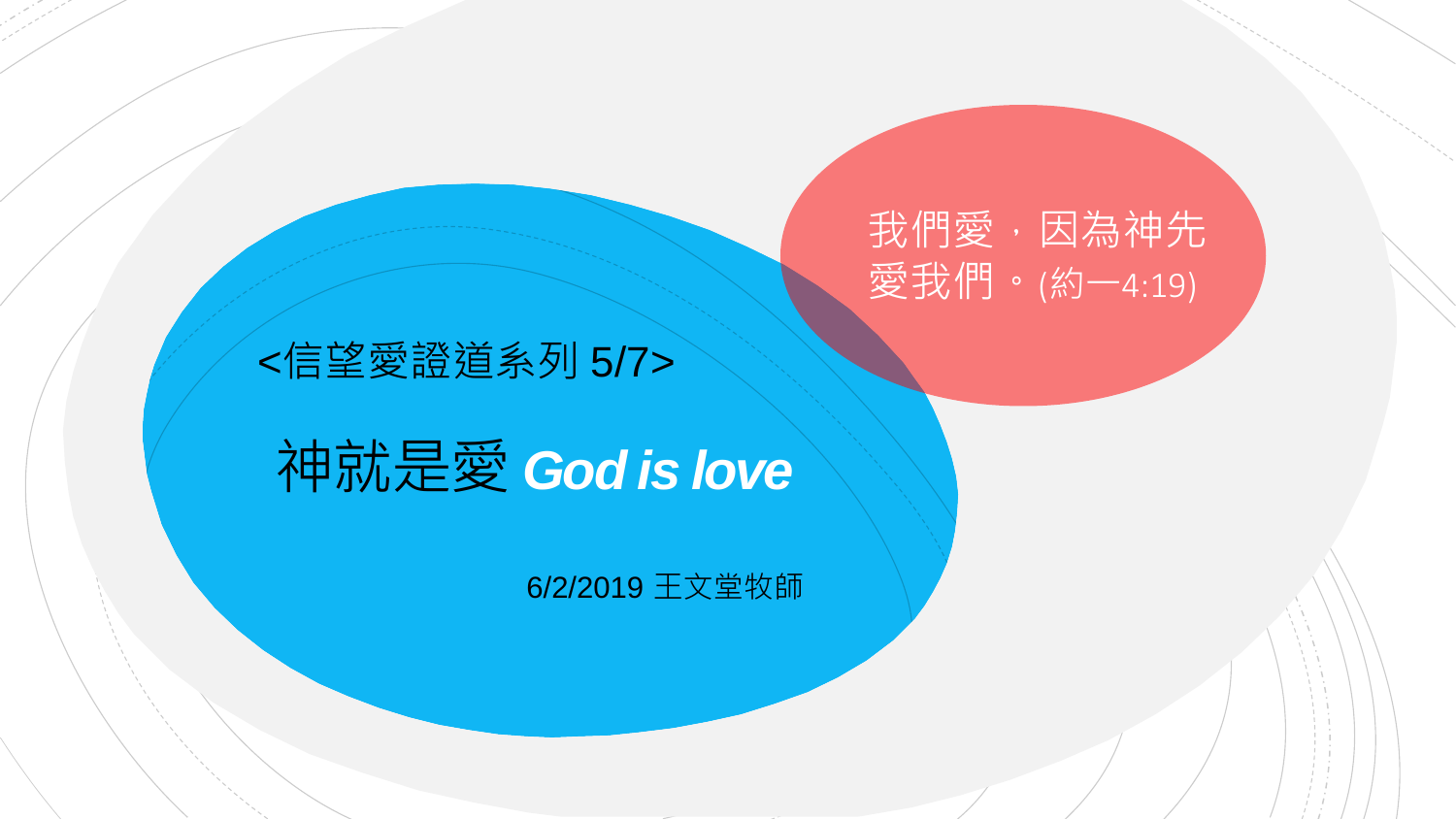

#### *The Most Excellent Way*

我現今把最妙的道指示你們:

**And yet I will show you the most excellent** way: (林前 1 Cor. 12:31b)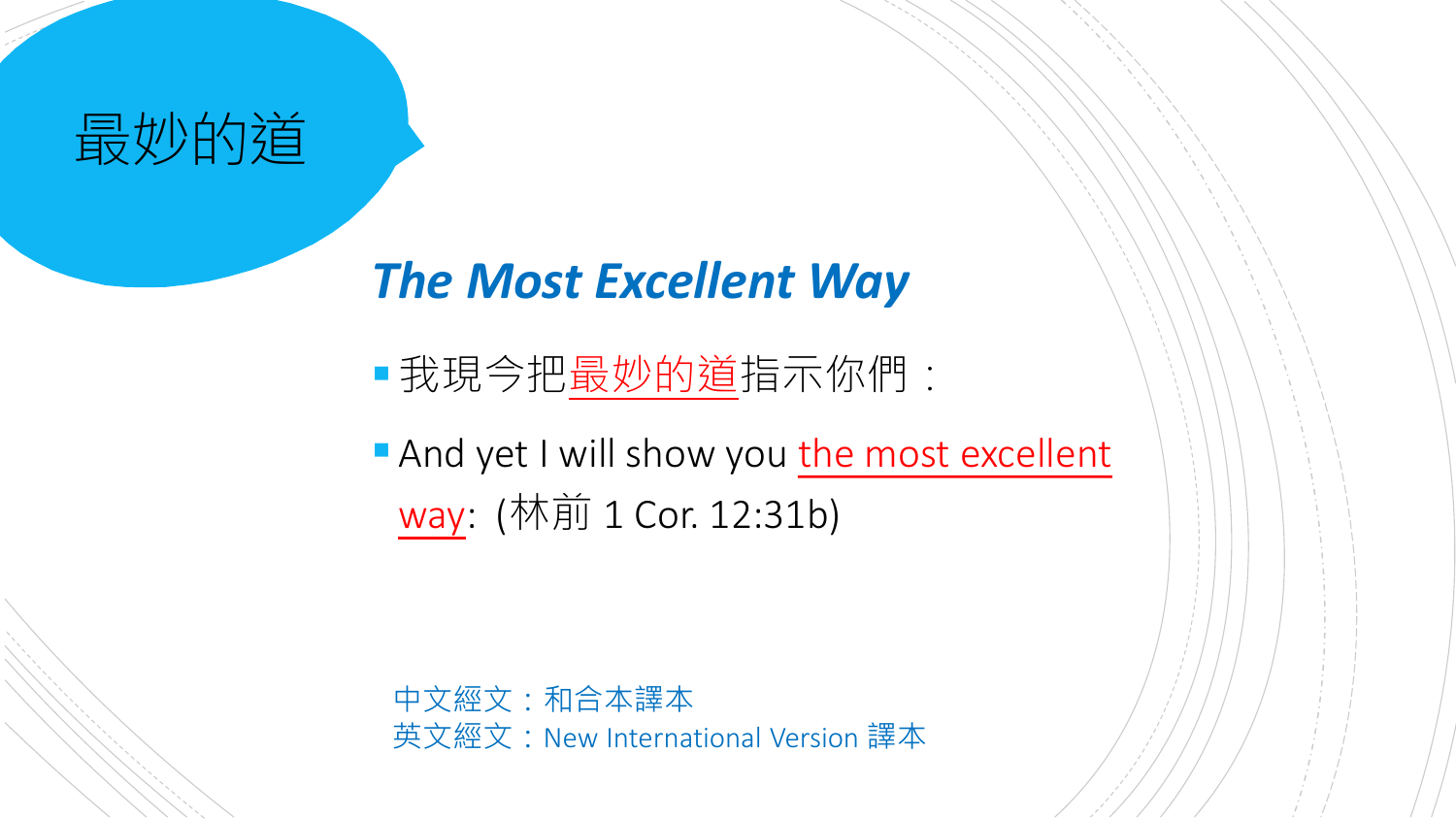神的命令

信,愛

#### *A command to believe and to love*

■神的命令就是叫我們信他兒子耶穌基督的名, 且照他所賜給我們的命令彼此相愛。遵守神命 令的,就住在神裡面;神也住在他裡面。 (約一 3:23-24a)

And this is His command: to believe in the name of His Son, Jesus Christ, and to love one another as he commanded us. The one who keeps God's commands lives in Him, and He in them. (1 John 3:23-24a)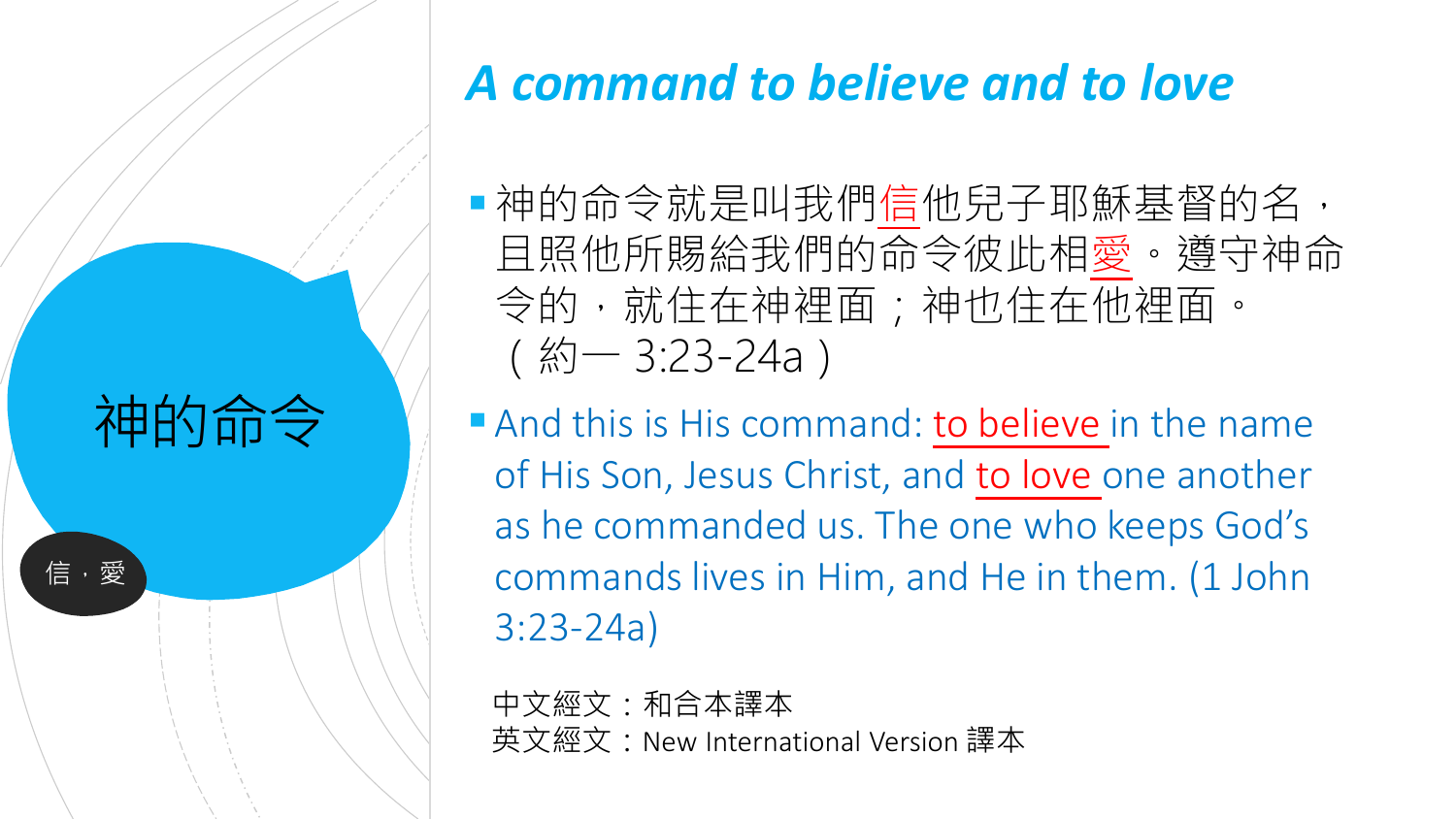

#### *Let us love one another*

- ■親愛的弟兄啊, 我們應當彼此相愛, 因為愛是 從神來的。(約一4:7)
- Beloved, let us love one another, for love is from God. (1 John 4:7)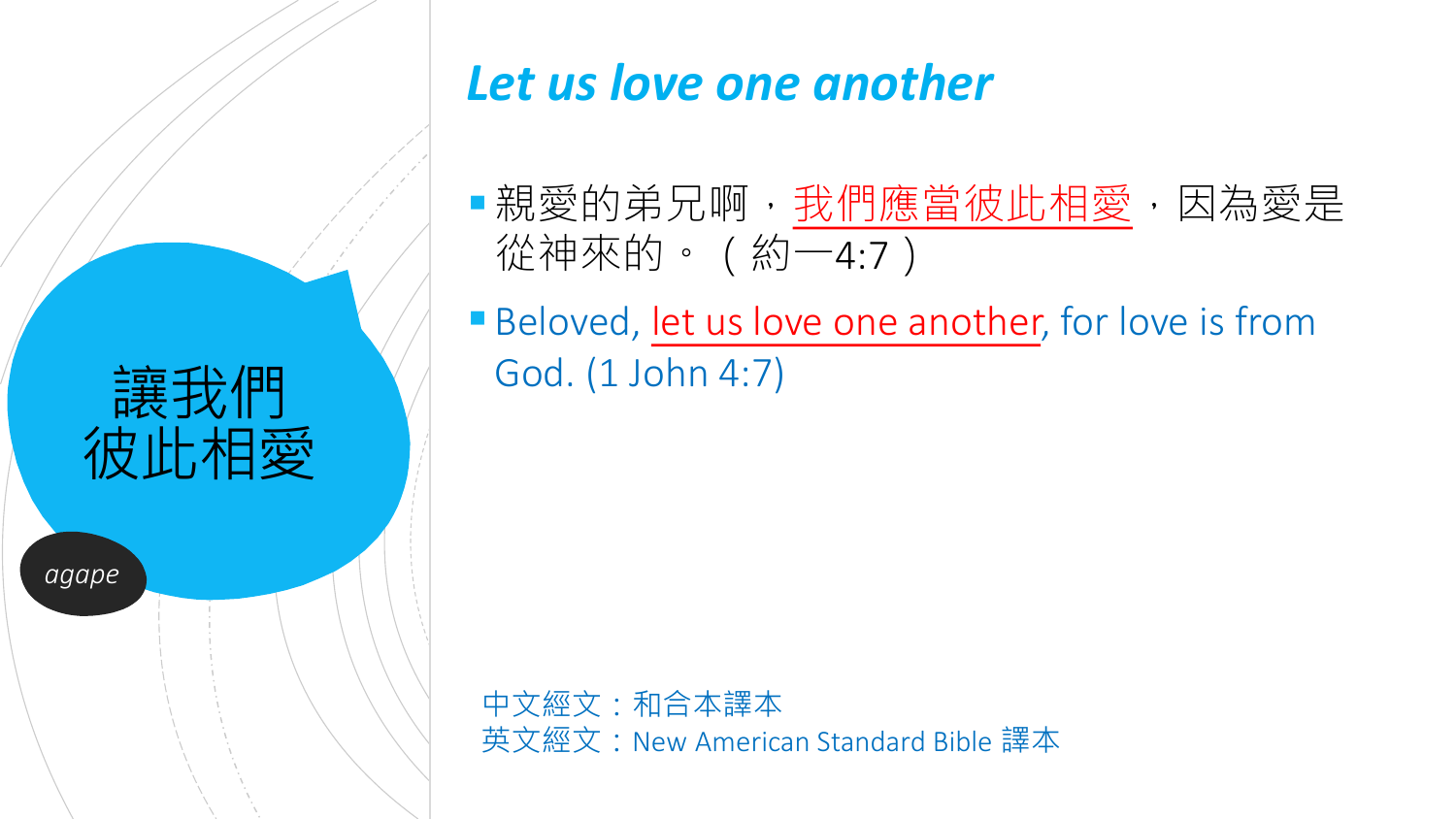

*agape*

#### *Understand "love one another"*

- 1. 應用的起點
	- ■蒙愛的人(*aqapetos*; beloved),神的兒女
- 2. 不講條件
	- ■我們"應當"彼此相愛:只要求行動,不講條件
- 3. 給予和接受
	- "彼此"相愛:愛別人,也接受別人的愛

#### 4. 源頭和供應

- 愛是從神來的;神就是愛
- 我們愛,因為神先愛我們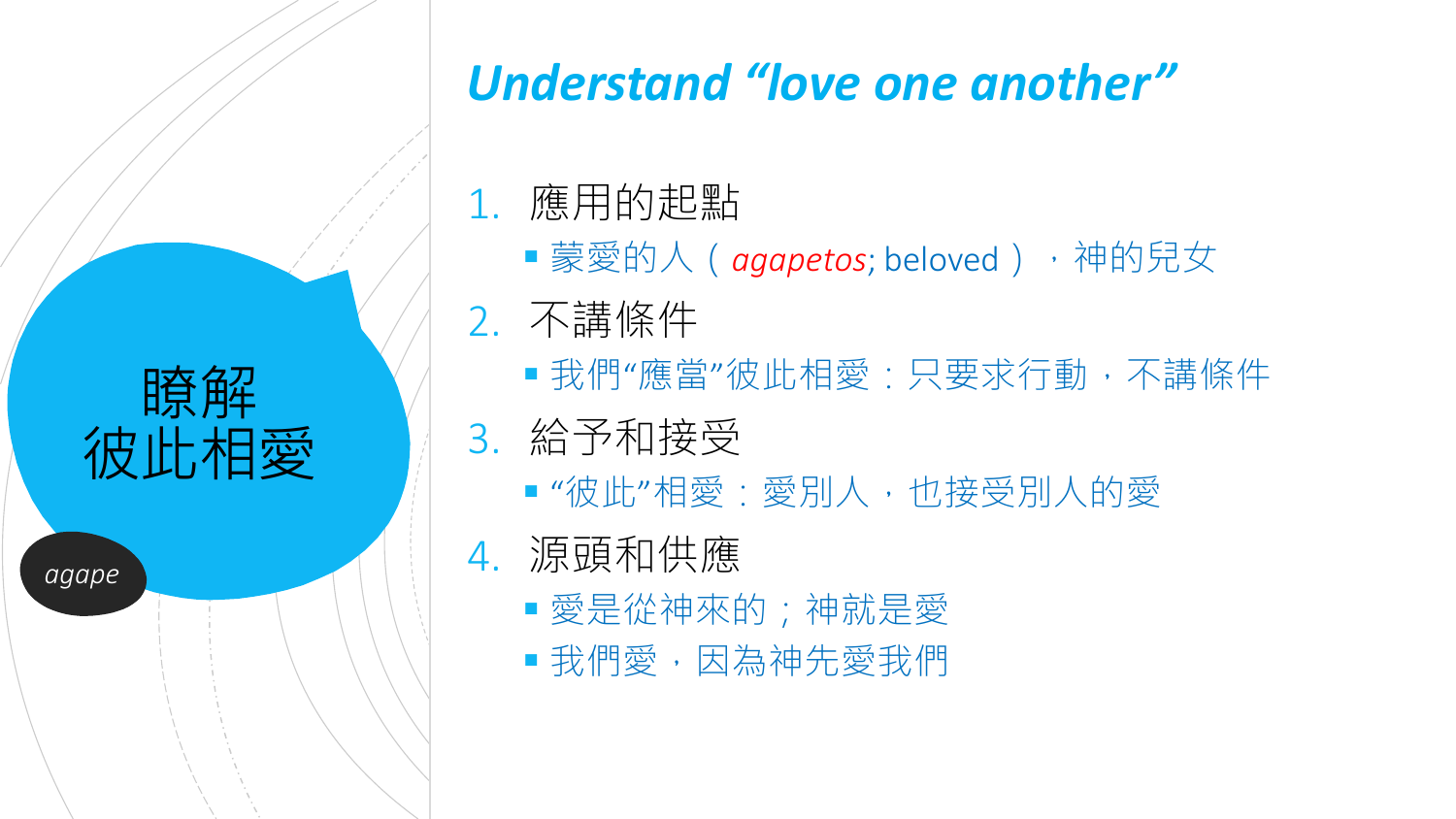

*agape*

#### *Mutual love*

- 彼此相愛
- 彼此接納
- 彼此饒恕
- 彼此和睦
- 彼此同心
- 彼此相顧
- 彼此教導
- 彼此勸慰
- 彼此建立德行…
- 互相服事
- 互相代求
- 互相寬容
- 互相款待
- 互相聯絡
- 互相擔當
- 互相建立
- 互相勸戒
- ■互相為肢體…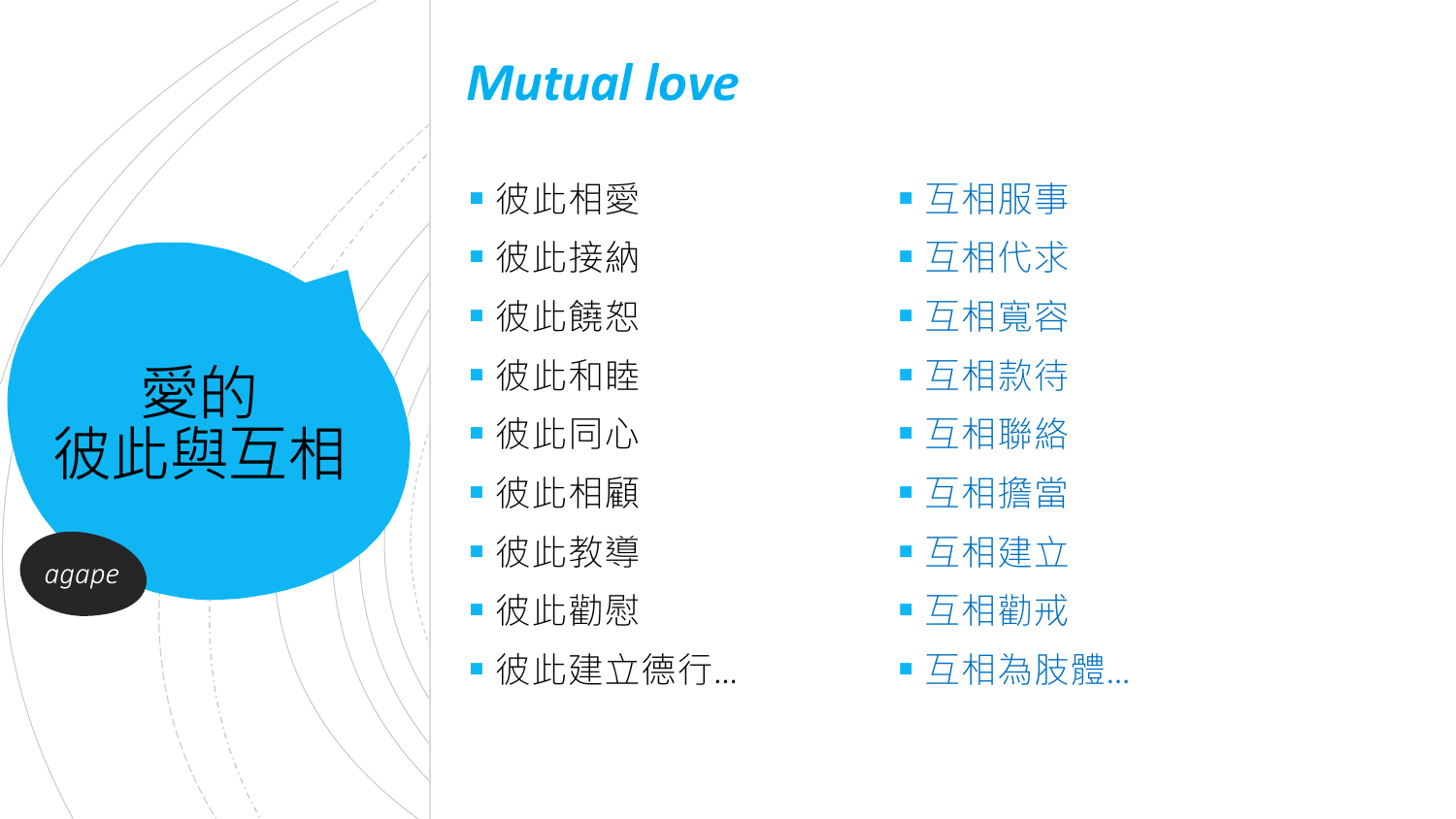

#### *Love is from God*

- ■親愛的弟兄啊, 我們應當彼此相愛, 因為愛是 從神來的。(約一4:7)
- Beloved, let us love one another, for love is from God. (1 John 4:7)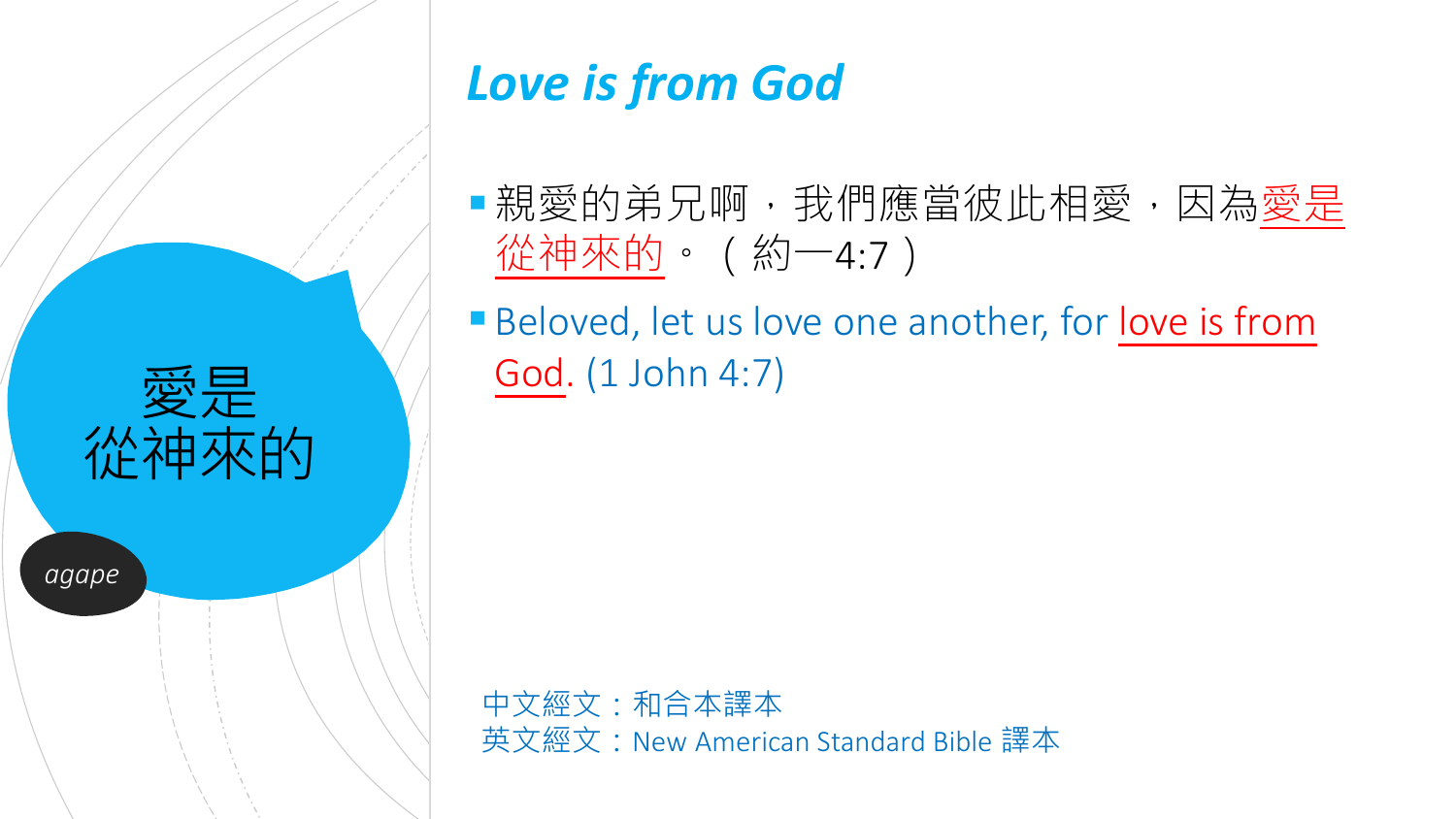

#### *God is love*

■凡有愛心的,都是由神而生,並且認識神;沒 有愛心的,就不認識神,因為神就是愛。  $($  約 - 4:7b-8 )

**Everyone who loves is born of God and knows God.** The one who does not love does not know God, for God is love. (1 John 4:7b-8)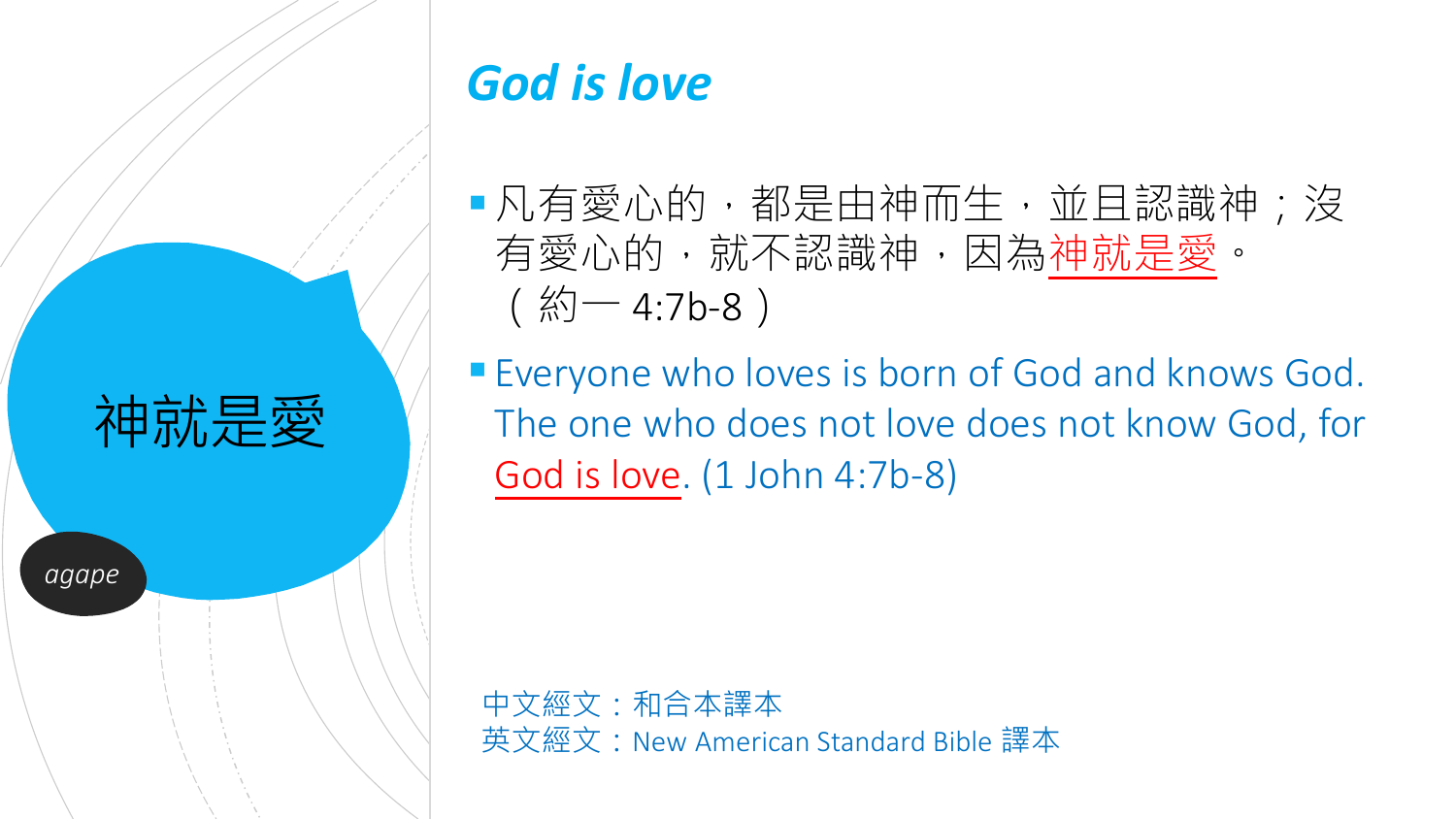

## **神的本質**

- 1. 神是靈 God is spirit(約 John 4:24)
- 2. 神是光 God is light(約一 1 John 1:5)
- 3. 神是愛 God is love(約一 1 John 4:8)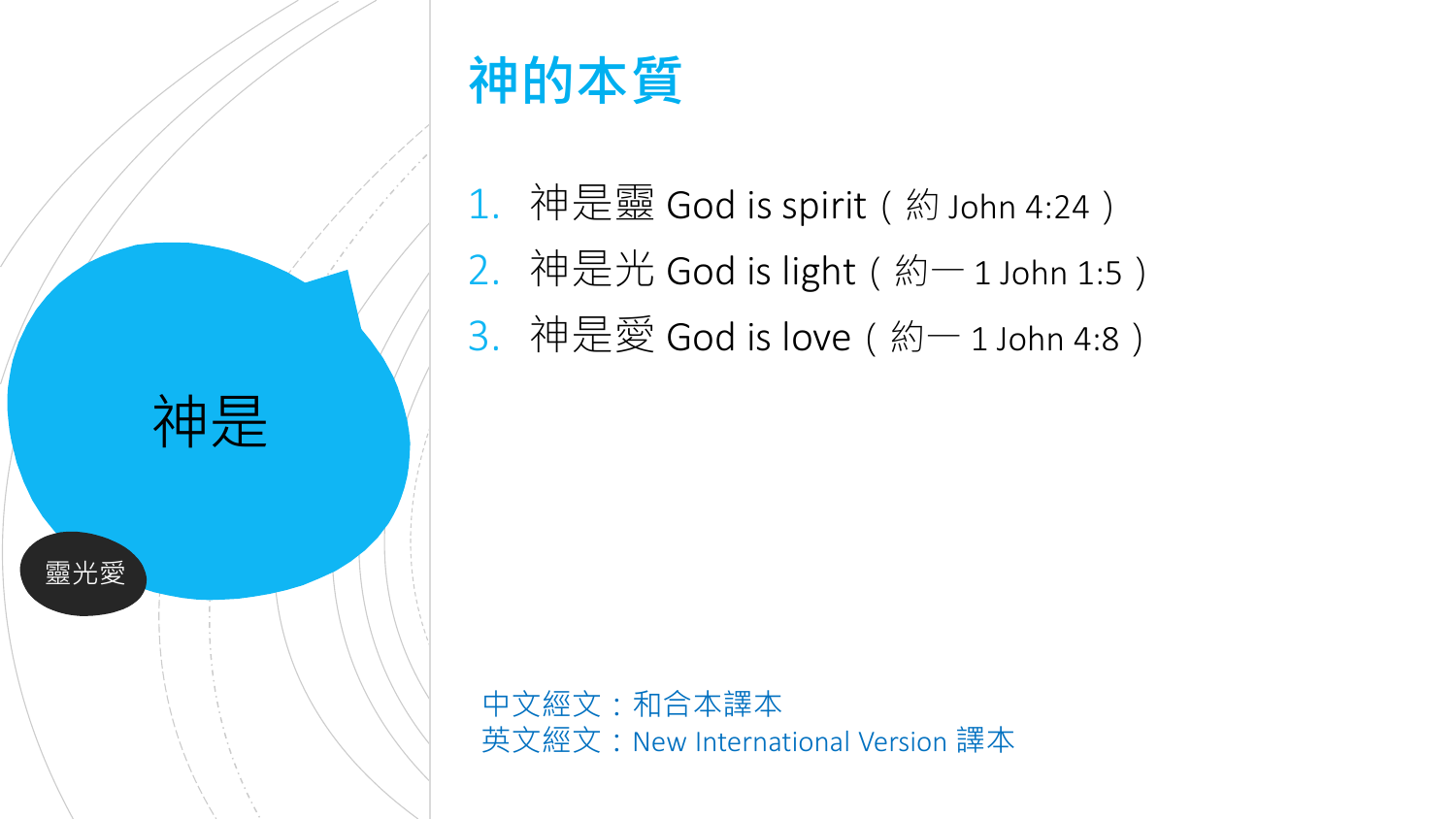

## *Obstacles of love*

- 1. 自私 *selfishness; self-centeredness*
- 2. 虛偽 *pretense; hypocrisy*
- 3. 不解怨 *unforgiving; unwilling to bury the hatchet*
- 4. 小信 *little faith; unbelief*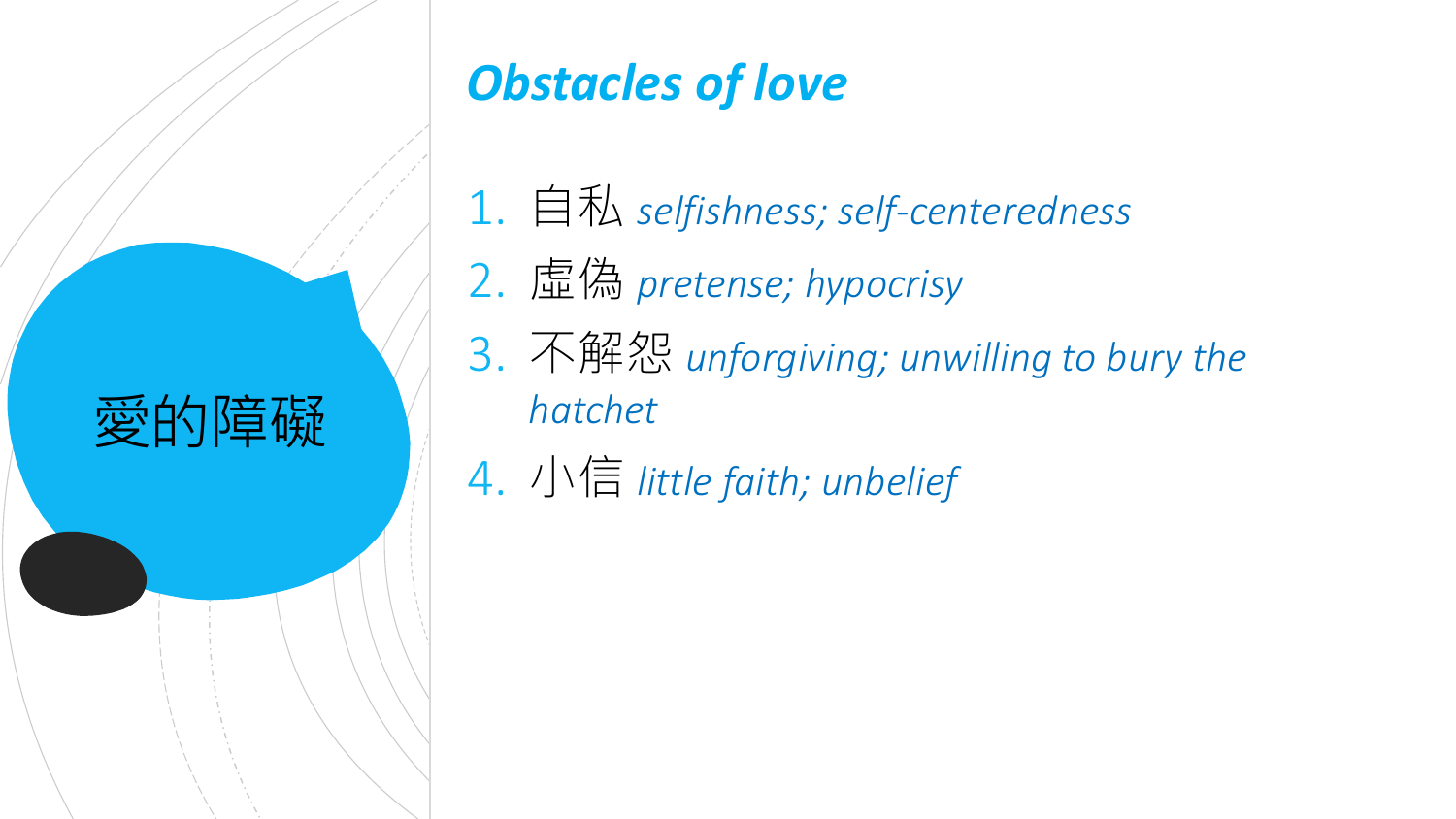## 愛的顯明

*agape*

## *The manifestation of love*

- ■神差他獨生子到世間來,使我們藉著他得生, 神愛我們的心在此就顯明了。不是我們愛神, 乃是神愛我們,差他的兒子為我們的罪作了挽 回祭,這就是愛了。(約一 4:9-10)
- By this the love of God was manifested in us, that God has sent His only begotten Son into the world so that we might live through Him. In this is love, not that we loved God, but that He loved us and sent His Son to be the propitiation for our sins. (1 John 4:9-10)